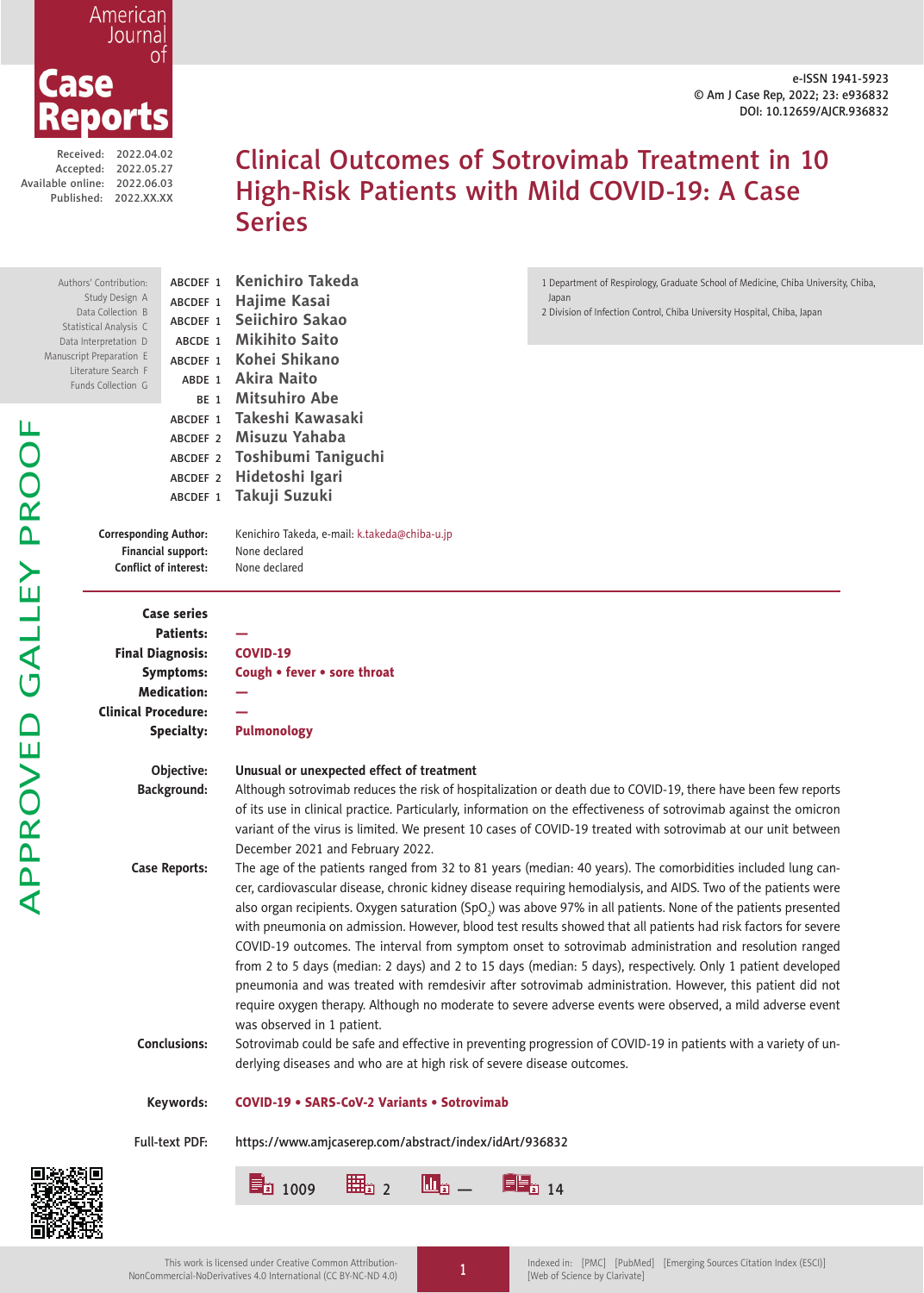# **Background**

Since December 2019, COVID-19 has spread rapidly worldwide. A variety of therapeutic agents against the disease have been developed, including neutralizing antibodies. Sotrovimab is a pan-sarbecovirus monoclonal antibody designed to prevent COVID-19 progression in patients at high risk when administered in the early disease course. Moreover, it has been shown to reduce the risk of hospitalization or death by 85% [1]. In Japan, sotrovimab was approved on September 27, 2021.

Since November 2021, the number of patients infected with the omicron variant of SARS-CoV-2, which gradually replaced the previously dominant delta variant, has been increasing rapidly [2]. In Japan, similar events occurred since December 2021. Although the omicron variant was shown to be resistant to neutralization by several therapeutic antibodies in vitro, there has been some evidence indicating that sotrovimab may be effective against this new variant [3]. Nevertheless, the available information on the effectiveness of sotrovimab against COVID-19 (including the omicron variant) in clinical practice is limited. In addition, the safety and efficacy of sotrovimab in patients with various comorbidities are unknown.

We present the clinical outcomes of sotrovimab treatment among 10 high-risk patients with mild COVID-19 at our hospital between December 2021 and February 2022.

# Case Report

The demographic and clinical data of the 10 patients are presented in **Table 1**. Genome sequencing was performed in 2 patients and confirmed their infection with the omicron variant. The patients' comorbidities included lung cancer (n=2, 20%), cardiovascular disease (n=2, 20%), chronic kidney disease  $(n=3, 30\%)$ , and AIDS  $(n=1, 10\%)$ . In addition, 2 of the patients (20%) had received an organ transplant. Although 8 of the 10 patients had received 2 doses of a vaccine against COVID-19, the remaining 2 were unvaccinated. On admission, fever was a common symptom in the patients (n=9, 90%). In addition, oxygen saturation (SpO $_{\rm 2}$ ) was in the 97% to 100% range (median value: 97%) on room air. None of the patients had signs of pneumonia on computed tomography. The laboratory test results on admission are presented in **Table 2**. Blood examination revealed lymphopenia (n=8), elevated creatinine levels (n=4), and elevated lactate dehydrogenase levels (n=5), which are known risk factors for COVID-19 progression. Therefore, all patients were at a higher risk of developing severe disease outcomes according to these blood test results.

The interval from disease onset to sotrovimab administration and symptom resolution ranged between 2 and 5 days (median:

2 days) and between 2 and 15 days (median: 5 days), respectively. Adverse events were observed in only 1 patient (case 6) who developed skin rash, which was treated with topical steroids. The patient also developed pneumonia and received remdesivir. However he did not require oxygen therapy. The remaining patients also did not require any oxygen therapy. All patients were discharged after fulfilling the hospital discharge criteria in Japan [4]. There were no significant sequelae of COVID-19 in any of the patients.

# **Discussion**

The 10 cases described herein highlight several noteworthy findings. First, sotrovimab may have effectively prevented progression in patients with a variety of comorbidities and infected by the omicron variant of SARS-CoV-2. Second, sotrovimab administration was safe, with no observed moderate or severe adverse events.

Neutralizing antibodies, including sotrovimab, are administered to patients with mild COVID-19 who have risk factors for developing a severe condition. In a phase 3 trial of sotrovimab, risk factors for progression to severe disease outcomes were defined. These risk factors include age above 55 years, obesity (body mass index >30), diabetes requiring medication, chronic kidney disease, congestive heart failure (NYHA class II, III, or IV), chronic obstructive pulmonary disease, and moderate-tosevere asthma. However, data from patients with renal or cardiac disease was limited [1]. Our case series included 3 cases of renal disease and 3 cases of cardiac disease. Furthermore, 2 of 10 patients were unvaccinated for COVID-19.

The risk factors associated with COVID-19 severity include malignancy [5], immunodeficiency due to organ transplantation [6], treatment with steroids [7] or anti-rheumatic drugs [8], and HIV infection with a CD4+ count below 200 cells/μL [9]. According to a meta-analysis of COVID-19 outcomes, lymphopenia, thrombocytopenia, and elevated levels of D-dimer, C-reactive protein, procalcitonin, creatine kinase, aspartate aminotransferase, alanine aminotransferase, creatinine, and lactate dehydrogenase were significantly associated with the need for mechanical ventilation and mortality [10]. In the present case series, all patients exhibited at least 1 of these above-mentioned risk factors and therefore had a higher risk of developing severe COVID-19. Only 1 of the patients, who had undergone kidney transplantation, developed pneumonia and was treated with remdesivir. However, the symptoms did not worsen in the remaining 9 patients (90%). None of the patients developed a severe condition, suggesting that sotrovimab was effective in preventing progress to this stage even in patients with multiple risk factors.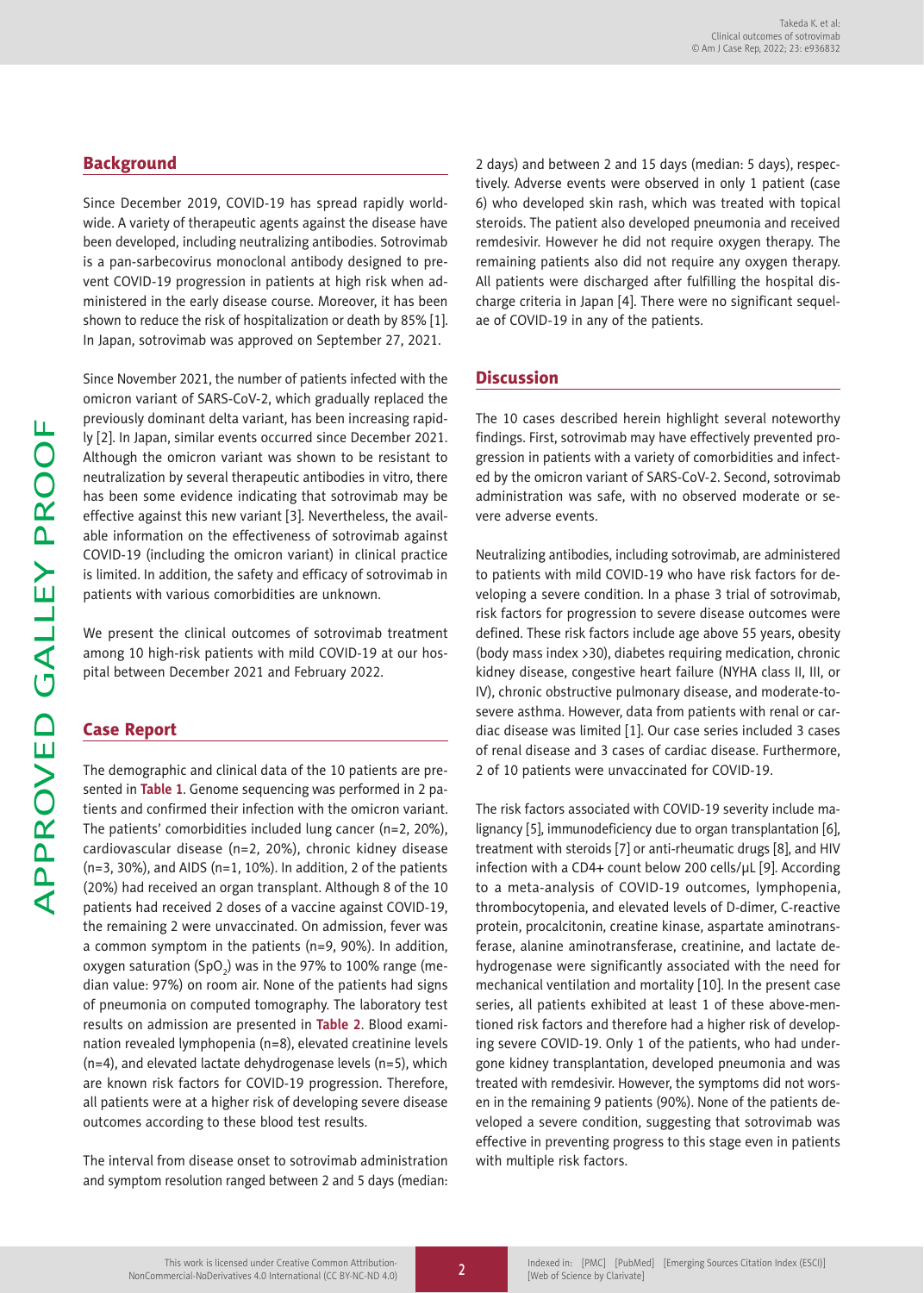| Case           | Age,<br><b>Sex</b> | <b>Underlying</b><br>medical condition                                                                         | <b>BMI</b><br>(kg/m <sup>2</sup> ) | No. of<br>risk<br>factors* | <b>Vaccination</b><br>(type) | <b>Symptoms</b>                        | <b>CT findings</b><br>in lung | <b>Days from</b><br>onset to<br>sotrovimab<br>administration improvement | <b>Days from</b><br>onset to<br>symptom | <b>Adverse</b><br>events |
|----------------|--------------------|----------------------------------------------------------------------------------------------------------------|------------------------------------|----------------------------|------------------------------|----------------------------------------|-------------------------------|--------------------------------------------------------------------------|-----------------------------------------|--------------------------|
| $\mathbf{1}$   | 60s,<br>male       | Normal                                                                                                         | 25.9                               | $\mathbf{1}$               | Twice<br>(mRNA)              | Sore throat                            | <b>No</b><br>pneumonia        | $\overline{2}$                                                           | 3                                       | None                     |
| $\overline{2}$ | 30s,<br>male       | Lung<br>cancer                                                                                                 | 21                                 | $\mathbf{1}$               | Twice<br>(mRNA)              | Fever                                  | <b>No</b><br>pneumonia        | 5                                                                        | 11                                      | None                     |
| 3              | 30s,<br>male       | Cardiomyopathy<br>(post LVAD<br>implantation)                                                                  | 22.8                               | $\mathbf{1}$               | twice<br>(mRNA)              | Fever, cough,<br>sore throat pneumonia | No                            | 5                                                                        | 5                                       | None                     |
| 4              | 30s,<br>male       | Cardiomyopathy<br>(post LVAD<br>implantation)<br>hyperlipidemia                                                | 21                                 | $\overline{2}$             | Twice<br>(mRNA)              | Fever,<br>cough                        | <b>No</b><br>pneumonia        | 5                                                                        | 6                                       | None                     |
| 5              | 40s.<br>male       | Chronic kidney<br>disease (on<br>hemodialysis)<br>diabetes, cytopenia                                          | 29.1                               | $\overline{2}$             | None                         | Fever,<br>sore throat pneumonia        | <b>No</b>                     | $\overline{4}$                                                           | $\overline{7}$                          | None                     |
| 6              | 40s,<br>male       | IgA nephropathy<br>(post kidney<br>transplantation)                                                            | 23.4                               | 3                          | Twice<br>(mRNA)              | Fever,                                 | No<br>sore throat pneumonia   | $\overline{2}$                                                           | 15                                      | Skin<br>rash             |
| $\overline{7}$ | 50s,<br>female     | Lung cancer                                                                                                    | 24.4                               | $\overline{2}$             | Twice<br>(mRNA)              | Fever,<br>sore throat pneumonia        | <b>No</b>                     | $\overline{2}$                                                           | 6                                       | None                     |
| 8              | 30s,<br>male       | Acquired<br>immunodeficiency<br>syndrome,<br>nontuberculous<br>mycobacteriosis                                 | 20.5                               | $\mathbf{1}$               | Twice<br>(mRNA)              | Fever                                  | <b>No</b><br>pneumonia        | $\overline{2}$                                                           | $\overline{2}$                          | None                     |
| 9              | 80s,               | Autoimmune<br>female hemolytic anemia,<br>asthma, sleep<br>apnea syndrome                                      | 33.7                               | $\overline{4}$             | Twice<br>(mRNA)              | Fever,<br>cough                        | No<br>pneumonia               | 3                                                                        | 5                                       | None                     |
| 10             | 40s,<br>male       | Cardiomyopathy<br>(post heart<br>transplantation)<br>diabetes.<br>hyperlipidemia,<br>chronic kidney<br>disease | 30                                 | 6                          | None                         | Fever,<br>cough<br>fatigue,<br>nausea  | No<br>pneumonia               | $\overline{2}$                                                           | 3                                       | None                     |

### **Table 1.** Baseline demographic and disease characteristics of patients.

\* Denotes risk factors: Age ≥55 yr; diabetes for which medication was warranted; obesity (BMI >30); chronic kidney disease; congestive heart failure: NYHA class II, III, or IV; chronic obstructive pulmonary disease; and moderate-to-severe asthma. BMI – body mass index, LVAD – left-ventricular-assist-device.

In this case series, there were no moderate-to-severe adverse events. Only 1 patient (case 6) developed skin rash that may have been caused by the concomitant use of acetaminophen or resulted from viral infection. Based on these results, it can be concluded that sotrovimab could be safely administered to immunosuppressed patients or those with underlying diseases such as heart failure or chronic kidney disease.

This case series includes a relatively small number of cases. In addition, the omicron variant of SARS-CoV-2 has been reported to cause a less severe disease compared with other variants [11], which may be the reason why there were no severe cases in our patient cohort. Furthermore, previous vaccination may have contributed to prevent disease progression. Studies including additional cases from clinical practice are needed to confirm the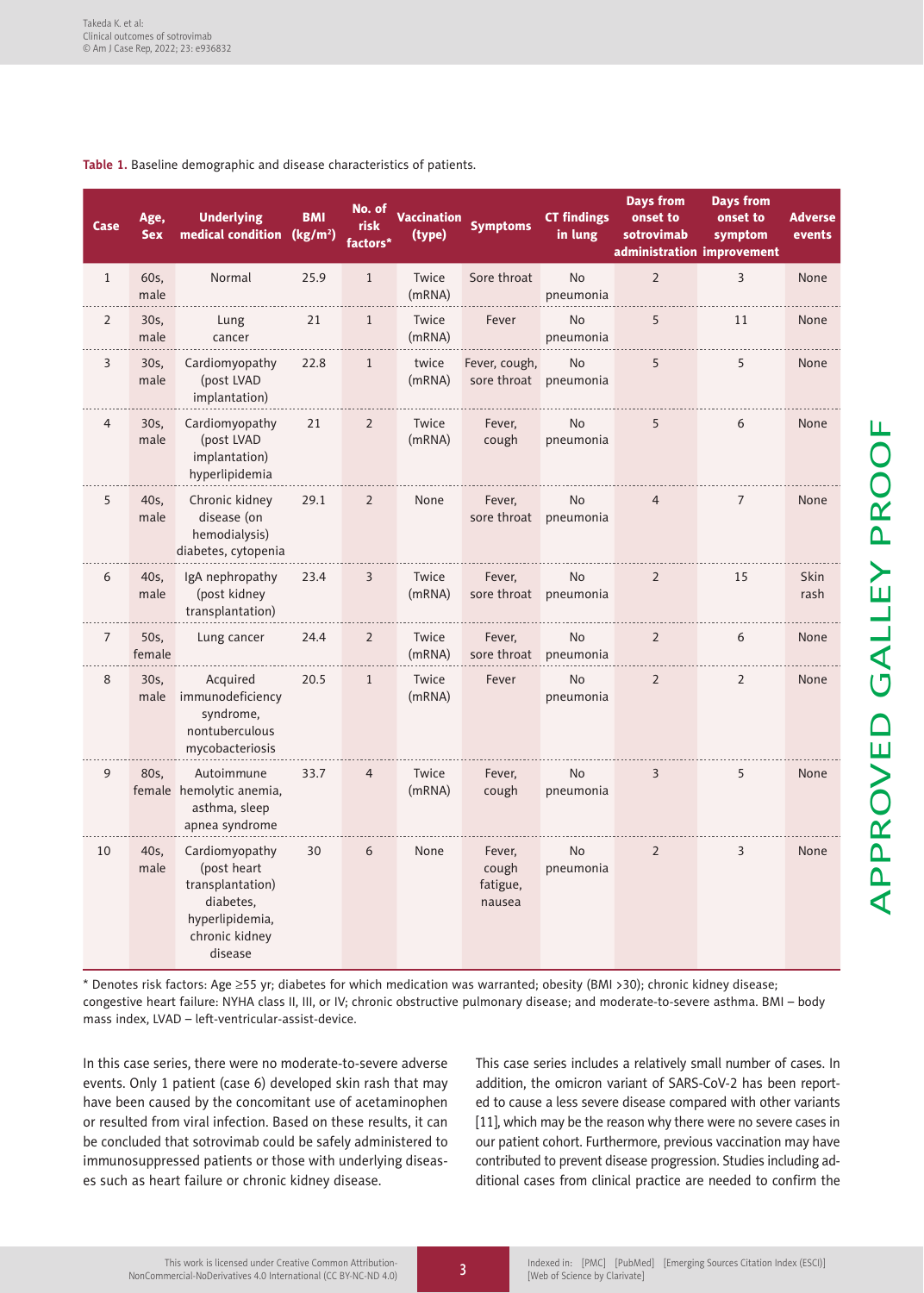| Case           | No. of risk<br>factors in blood<br>examination | <b>Lymphocytes</b><br>$(I \mu L)$ | <b>Platelet</b><br>$(x10^3/\mu L)$ | <b>D-dimer</b><br>$(\mu g/mL)$ | <b>CRP</b><br>(mg/dL)          | <b>PCT</b><br>(ng/mL) | <b>AST</b><br>(U/L) |
|----------------|------------------------------------------------|-----------------------------------|------------------------------------|--------------------------------|--------------------------------|-----------------------|---------------------|
| $\mathbf{1}$   | $\overline{2}$                                 | 1358                              | 199                                | 0.2                            | 0.42                           | 0.08                  | 29                  |
| $\overline{2}$ | $\mathbf{1}$                                   | 2448                              | 142                                | 0.4                            | 0.05                           | 0.03                  | 40                  |
| 3              | $\overline{4}$                                 | 637                               | 157                                | 0.3                            | 0.75                           | 0.08                  | 48                  |
| $\overline{4}$ | $\overline{2}$                                 | 558                               | 233                                | 0.6                            | 0.73                           | 0.06                  | 16                  |
| 5              | $\overline{7}$                                 | 464                               | 140                                | < 0.1                          | 1.64                           | 2.78                  | 10                  |
| 6              | $\overline{4}$                                 | 512                               | 192                                | 0.8                            | 0.36                           | 0.19                  | 26                  |
| $\overline{7}$ | $\overline{4}$                                 | 594                               | 147                                | 0.9                            | 0.28                           | <0.02                 | 21                  |
| 8              | 3                                              | 840                               | 242                                | < 0.1                          | 0.82                           | 0.02                  | 59                  |
| 9              | 3                                              | 1550                              | 265                                | 0.4                            | 2.84                           | 0.23                  | 33                  |
| 10             | $\overline{2}$                                 | 905                               | 151                                | 0.4                            | 0.66                           | 0.07                  | 27                  |
|                |                                                |                                   |                                    |                                |                                |                       |                     |
| Case           | No. of risk<br>factors in blood<br>examination | <b>ALT</b><br>(U/L)               | <b>Creatinine</b><br>(mg/dL)       | LD<br>(U/L)                    | <b>Ferritin</b><br>$(\mu g/L)$ | $IL-6$<br>(pg/mL)     | $KL-6$<br>(U/mL)    |
| $\mathbf{1}$   | $\overline{2}$                                 | 47                                | 0.9                                | 216                            | 199                            | 3.6                   | 192                 |
| $\overline{2}$ | $\mathbf{1}$                                   | 29                                | 0.88                               | 180                            | 172                            | 4.8                   | 205                 |
| $\overline{3}$ | $\overline{4}$                                 | 32                                | 1.13                               | 665                            | 69                             | 5.0                   | 94                  |
| $\overline{4}$ | $\overline{2}$                                 | 11                                | 0.97                               | 201                            | 67                             | 7.9                   | 217                 |
| 5              | $\overline{7}$                                 | $\overline{7}$                    | 8.99                               | 227                            | 190                            | 12.9                  | 566                 |
| 6              | $\overline{4}$                                 | 15                                | 2.19                               | 503                            | 34                             | 11.7                  | 181                 |
| $\overline{7}$ | $\overline{4}$                                 | 14                                | 0.86                               | 251                            | 56                             | 10.4                  | 186                 |
| $\,8\,$        | 3                                              | 70                                | 0.88                               | 162                            | 380                            | 3.1                   | 195                 |
| 9              | 3                                              | 13                                | 0.84                               | 417                            | 468                            | 3.5                   | 481                 |

#### **Table 2.** Results of blood examinations on admission.

ALT – alanine aminotransferase; AST – aspartate aminotransferase; CRP – C-reactive protein; IL-6 – interleukin-6; KL-6 – Krebs von den Lungen-6; LD – lactate dehydrogenase; PCT – procalcitonin. Cut-off values: Lymphocytes <1500/μL; Platelets <150×103 /μL; D-dimer >0.5 μg/mL; CRP >1.0 mg/dL; PCT >0.5 ng/mL; AST >40 U/L; ALT >40 U/L; Creatinine >1.07 mg/dL; LD >222 U/L; Ferritin >500 μg/L [12]; IL-6 >55pg/mL [13]; KL-6 >406.5 U/mL [14].

efficacy of sotrovimab in preventing disease progression into a severe condition in patients presenting with various comorbidities.

# Conclusions

Phase 3 trials have provided limited data on the efficacy and safety of sotrovimab in patients with severe comorbidities such

as cancer, cardiac disease, renal disease, and immunocompromised conditions. We presented the clinical outcomes of sotrovimab treatment in 10 high-risk patients with mild COVID-19 at our hospital between December 2021 and February 2022. The clinical outcomes suggest that sotrovimab might be safe and effective in preventing disease progression in COVID-19 patients with several different comorbidities.